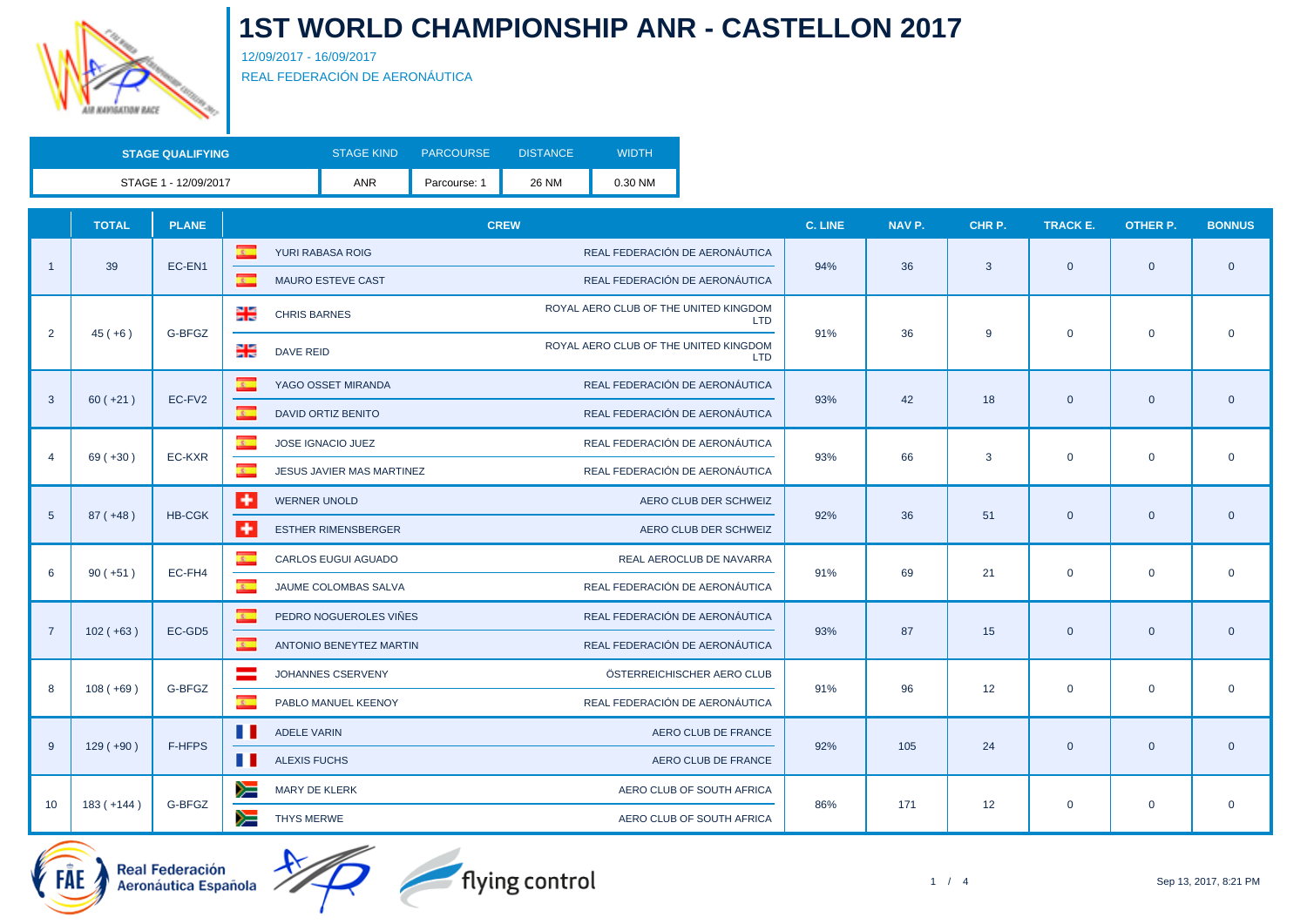

12/09/2017 - 16/09/2017 REAL FEDERACIÓN DE AERONÁUTICA

| <b>STAGE QUALIFYING</b> | <b>STAGE KIND</b> | <b>PARCOURSE</b> | <b>DISTANCE</b> | <b>WIDTH</b> |
|-------------------------|-------------------|------------------|-----------------|--------------|
| STAGE 1 - 12/09/2017    | <b>ANR</b>        | Parcourse: 1     | 26 NM           | 0.30 NM      |

|    | <b>TOTAL</b> | <b>PLANE</b>  | <b>CREW</b>                                                                                | <b>C. LINE</b> | NAV P. | CHR P. | <b>TRACK E.</b> | <b>OTHER P.</b> | <b>BONNUS</b>  |
|----|--------------|---------------|--------------------------------------------------------------------------------------------|----------------|--------|--------|-----------------|-----------------|----------------|
| 11 | $189 (+150)$ | D-EGHN        | MARCUS CIESIELSKI<br>DEUTSCHER AERO CLUB                                                   | 90%            | 177    | 12     | $\mathbf{0}$    | $\overline{0}$  |                |
|    |              |               | <b>ASTRID CIESIELSKI</b><br><b>DEUTSCHER AERO CLUB</b>                                     |                |        |        |                 |                 | $\overline{0}$ |
|    | $237 (+198)$ | F-GDDV        | ╬<br><b>KURT NOREVIK</b><br>NORGES LUFTSPORTFORBUND                                        | 88%            | 174    |        |                 |                 | $\overline{0}$ |
| 12 |              |               | ٢٢<br>PETER STROEMME<br>NORGES LUFTSPORTFORBUND                                            |                |        | 63     | $\mathbf 0$     | $\mathbf 0$     |                |
|    |              |               | AEROKLUB CESKÈ REPUBLIK<br><b>IVO LENGAL</b>                                               |                |        |        |                 |                 |                |
| 13 | $267 (+228)$ | OK-MAF        | AEROKLUB CESKÈ REPUBLIK<br><b>JURAJ CEKAN</b>                                              | 91%            | 246    | 21     | $\mathbf{0}$    | $\overline{0}$  | $\overline{0}$ |
|    |              |               | <b>POVILAS LIBERIS</b><br>LIETUVOS AEROKLUBAS                                              |                | 222    |        | $\mathbf 0$     | $\mathbf 0$     |                |
| 14 | $345 (+306)$ | F-HFPS        | <b>KRIVICKAS IGNAS</b><br>LIETUVOS AEROKLUBAS                                              | 89%            |        | 123    |                 |                 | $\mathbf 0$    |
|    |              |               | ➣<br><b>FRANK ECKHARD</b><br>AERO CLUB OF SOUTH AFRICA                                     |                |        | 21     | $\overline{0}$  | $\mathbf 0$     | $\overline{0}$ |
| 15 | $369 (+330)$ | <b>G-CIJS</b> | y≡<br><b>CALLY ECKHARD</b><br>AERO CLUB OF SOUTH AFRICA                                    | 86%            | 348    |        |                 |                 |                |
|    |              | D-EDPX        | DÖRTHE GRUBEK<br>DEUTSCHER AERO CLUB                                                       | 88%            | 357    | 15     | $\mathbf 0$     | $\mathbf 0$     |                |
| 16 | $372 (+333)$ |               | <b>ARNOLD GRUBEK</b><br>DEUTSCHER AERO CLUB                                                |                |        |        |                 |                 | $\mathbf 0$    |
| 17 | 471 (+432)   | F-GDDV        | ÷<br><b>SAMI VIITANEN</b><br>SUOMEN ILMAILULIITTO RY                                       | 84%            | 417    | 54     | $\mathbf{0}$    | $\overline{0}$  |                |
|    |              |               | ÷<br><b>KALLE AUITIO</b><br>SUOMEN ILMAILULIITTO RY                                        |                |        |        |                 |                 | $\overline{0}$ |
| 18 | 495 (+456)   | F-GDDV        | ₩<br>KENNETH JACONBSEN<br>NORGES LUFTSPORTFORBUND                                          | 82%            | 417    | 78     |                 | $\mathbf 0$     |                |
|    |              |               | ╬═<br>ANDERS M. W. LIBERG<br>NORGES LUFTSPORTFORBUND                                       |                |        |        | $\mathbf 0$     |                 | $\mathbf 0$    |
|    |              | EC-FH4        | $\overline{\mathbf{R}^{(0)}}$<br>REAL FEDERACIÓN DE AERONÁUTICA<br>FERNANDO AHIJADO MARTIN | 85%            | 492    |        |                 |                 |                |
| 19 | $501 (+462)$ |               | $\overline{\mathbf{z}}$<br>REAL FEDERACIÓN DE AERONÁUTICA<br>IÑIGO PRIETA SILVA            |                |        | 9      | $\overline{0}$  | $\overline{0}$  | $\overline{0}$ |
|    |              |               | $\overline{\mathbf{r}}$<br>REAL FEDERACIÓN DE AERONÁUTICA<br><b>VICENTE NEBOT PEIRAT</b>   |                |        |        |                 |                 |                |
| 20 | $504 (+465)$ | EC-ZBA        | REAL FEDERACIÓN DE AERONÁUTICA<br>$\overline{\mathbf{r}}$<br>PERE JOAN NOGUEROLES ASENCIO  | 85%            | 492    | 12     | $\mathbf 0$     | $\mathbf 0$     | $\mathbf 0$    |



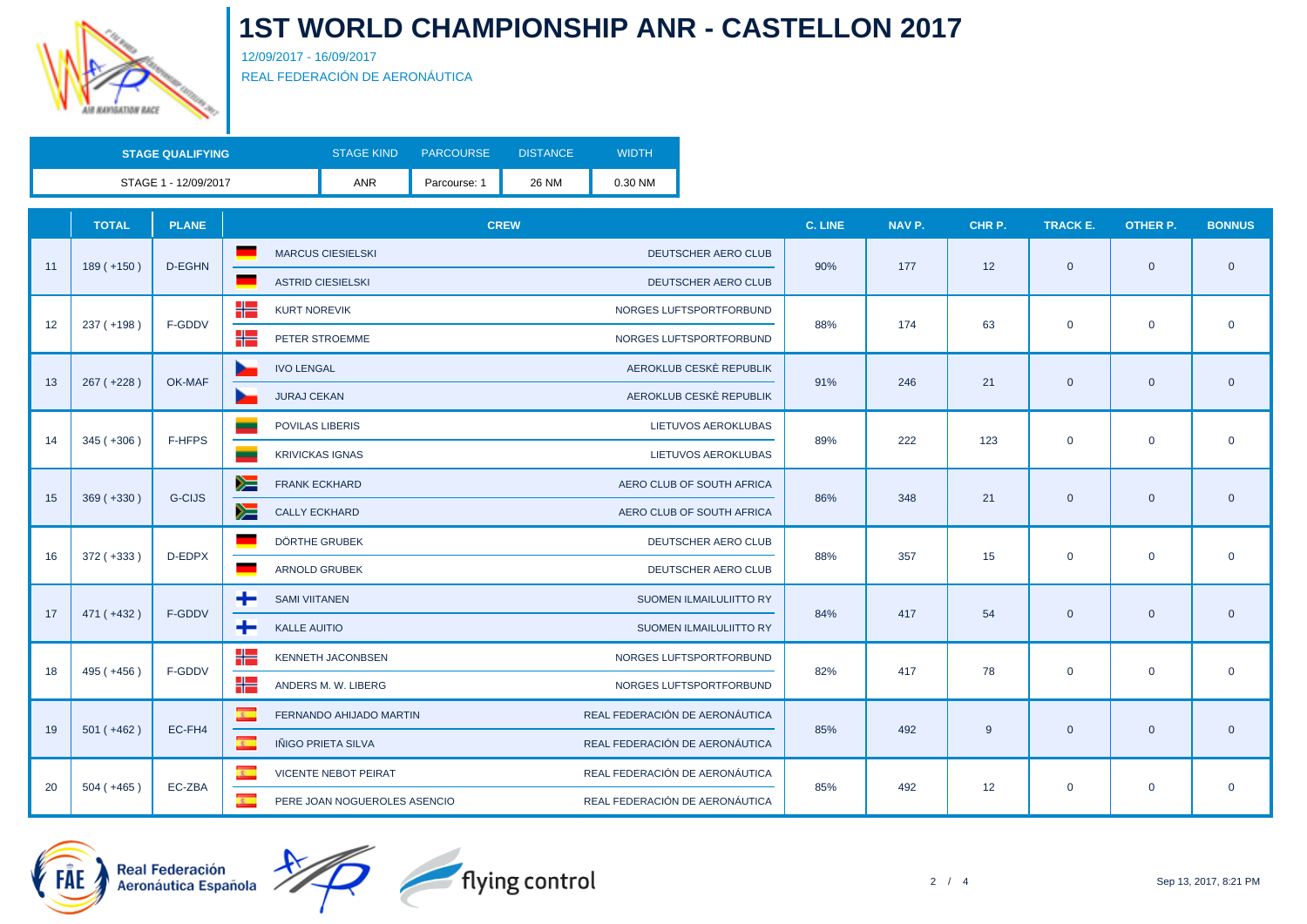

12/09/2017 - 16/09/2017 REAL FEDERACIÓN DE AERONÁUTICA

| <b>STAGE QUALIFYING</b> | <b>STAGE KIND</b> | <b>PARCOURSE</b> | DISTANCE | WIDTH'  |
|-------------------------|-------------------|------------------|----------|---------|
| STAGE 1 - 12/09/2017    | ANR               | Parcourse: 1     | 26 NM    | 0.30 NM |

|    | <b>TOTAL</b> | <b>PLANE</b>  | <b>CREW</b>                                                                                                 | <b>C. LINE</b> | NAV <sub>P.</sub> | CHR P. | TRACK E.       | <b>OTHER P.</b> | <b>BONNUS</b>  |
|----|--------------|---------------|-------------------------------------------------------------------------------------------------------------|----------------|-------------------|--------|----------------|-----------------|----------------|
| 21 | $531 (+492)$ | EC-ZBA        | REAL FEDERACIÓN DE AERONÁUTICA<br>$\overline{R}$<br>ROBERTO BLANCO VELARDE                                  | 86%            | 486               | 45     | $\overline{0}$ |                 | $\overline{0}$ |
|    |              |               | $\overline{R}$<br>REAL FEDERACIÓN DE AERONÁUTICA<br>RAQUEL PAGOLA DIVASSON                                  |                |                   |        |                | $\overline{0}$  |                |
| 22 | $582 (+543)$ | F-GDDV        | +<br>PETRI HILTUNEN<br>SUOMEN ILMAILULIITTO RY                                                              | 85%            | 525               | 57     | $\mathbf 0$    | $\mathbf 0$     | $\mathbf 0$    |
|    |              |               | <b>ARMIN ZUEGER</b><br>÷<br>SUOMEN ILMAILULIITTO RY                                                         |                |                   |        |                |                 |                |
|    |              | CS-AQX        | $\ddot{\phi}$<br>FEDERAÇÃO PORTUGUESA DE AERONÁUTICA<br><b>JULIO TEIXEIRA</b>                               | 66%            | 546               |        |                |                 |                |
| 23 | $588 (+549)$ |               | $\ddot{\phi}$<br>FEDERAÇÃO PORTUGUESA DE AERONÁUTICA<br><b>BERNARDO REIS</b>                                |                |                   | 42     | $\mathbf{0}$   | $\overline{0}$  | $\mathbf{0}$   |
| 24 |              | <b>G-CIJS</b> | ➣<br><b>HANS SCHWEBEL</b><br>AERO CLUB OF SOUTH AFRICA                                                      | 84%            | 642               | 81     | $\mathbf{0}$   | $\mathbf 0$     | $\mathbf 0$    |
|    | 723 (+684)   |               | y≡<br><b>RONALD STIRK</b><br>AERO CLUB OF SOUTH AFRICA                                                      |                |                   |        |                |                 |                |
|    |              | CS-AQX        | $\Phi$ .<br>FEDERAÇÃO PORTUGUESA DE AERONÁUTICA<br>FILIPA OLIVEIRA                                          | 66%            | 1,074             | 317    | $\overline{0}$ | $\overline{0}$  | 567            |
| 25 | $824 (+785)$ |               | $\Phi$<br>FEDERAÇÃO PORTUGUESA DE AERONÁUTICA<br><b>CAROLINA BAPTISTA</b>                                   |                |                   |        |                |                 |                |
| 26 | 834 (+795)   | <b>G-ATKT</b> | ROYAL AERO CLUB OF THE UNITED KINGDOM<br>믦<br><b>RODNEY BLOIS</b><br><b>LTD</b>                             | 77%            | 795               | 39     | $\mathbf 0$    | $\mathbf 0$     | $\mathbf 0$    |
|    |              |               | ROYAL AERO CLUB OF THE UNITED KINGDOM<br>을<br>JUDITH WORDSWORTH<br><b>LTD</b>                               |                |                   |        |                |                 |                |
| 27 | $999 (+960)$ | EC-DFK        | $\overline{\mathbf{S}^{\text{in}}_{\text{in}}}$<br>REAL FEDERACIÓN DE AERONÁUTICA<br>MANUEL JOSE SOS GALLEN | 80%            | 954               | 45     | $\mathbf{0}$   | $\mathbf{0}$    | $\mathbf{0}$   |
|    |              |               | $\alpha$<br>REAL FEDERACIÓN DE AERONÁUTICA<br>JOHISSY BRIONES ESTEBANEZ                                     |                |                   |        |                |                 |                |
| 28 | 1,065        | HB-CIO        | ۰<br>MARTIN SCHWINGEWEITZEN<br>AERO CLUB DER SCHWEIZ                                                        | 85%            |                   |        | $\mathbf 0$    | 200             |                |
|    | $(+1,026)$   |               | ٠<br>DEBORAH MÜLLER<br>AERO CLUB DER SCHWEIZ                                                                |                | 465               | 400    |                |                 | $\mathbf 0$    |
| 29 | 1,394        |               | FEDERATION AERONAUTIQUE<br><b>GILLES KLOZEN</b><br><b>LUXEMBURGOUISE</b>                                    | 59%            | 1,137             | 257    |                |                 | $\mathbf{0}$   |
|    | $(+1,355)$   | LX-AIC        | FEDERATION AERONAUTIQUE<br><b>LAURENT SHNEIDER</b><br><b>LUXEMBURGOUISE</b>                                 |                |                   |        | $\mathbf{0}$   | $\mathbf{0}$    |                |